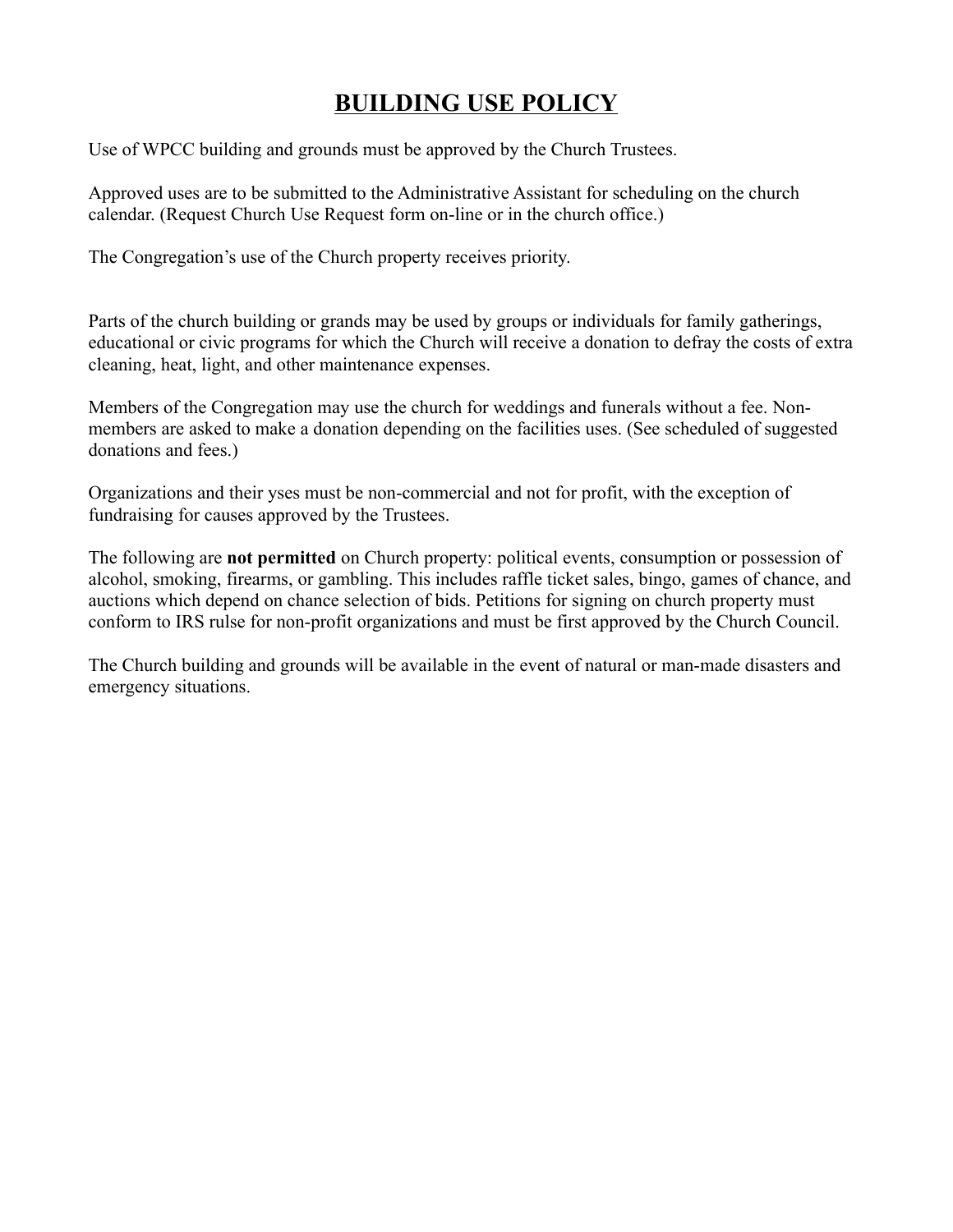## **Building Use Procedure**

Groups using the church must adhere to the following:

1-Become familiar with the Trustees "Use of Church Policies"

2- Complete the Space Use Form (attached or on-line)

3- Be respectful of other groups using also using the church before, during, or after your event

4- Follow elevator use procedures as posted (Always return to lower level whe done)

5- Know location of fire extinguishers. Lists of extinguisher locations and emegency numbers are posted by phones.

When Leaving:

1- Clean up and re-set chairs and tables that your gorup used

2- Close and lock doors and windows

3- On thermostat, press button that says "run: or "run set". The exception is in the Chapel thermostat which should be set a 55 degrees.

4- Turn out lights

5- In kitchen, follow procedure for hot water switch in utility room off the kitchen and turn off electrical appliances.

6- In Chapel follow procedure for hot water switch next to sin,k. Coffee brewing instructions are taped to inside of cupboard door.

7- Return tablecloths cleaned and ready for their next use. There are isntructions on the door of the tablecloth cabinet.

8- Notify the administrative assistant of any damage or situation requiring the Church's attention.

9- Leave requested donation in Church office or send to:

West Parish Congregational Church

P.O. Box 23, Bethel, ME 04217

10- Schedule of requested donations is attached to WPCC Space Use Requested.